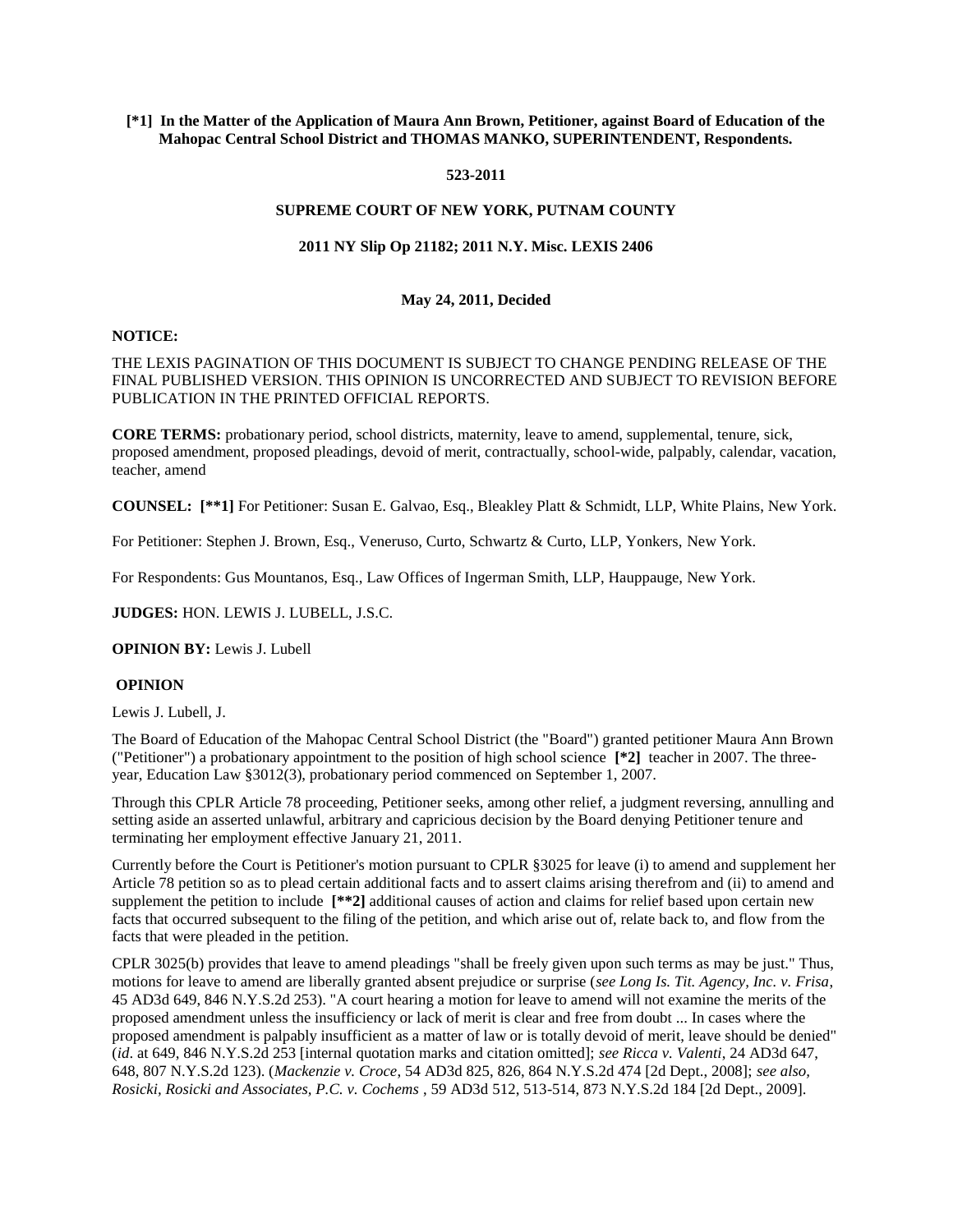The Court has thoroughly examined the proposed amended pleadings and has given due consideration **[\*\*3]** to the arguments advanced in support of and in opposition to the motion. Upon doing so, the Court is not persuaded that the amended and supplemental allegations sought to be advanced in the proposed Amended, Supplemental Verified Petition are palpably insufficient or patently devoid of merit such as would justify an examination of the merits or the legal sufficiency of the proposed pleadings (*Mackenzie v. Croce, supra*.; *see also Rosicki, Rosicki and Associates, P.C. v. Cochems*, 59 AD3d 512, 513-514, 873 N.Y.S.2d 184 [2d Dept., 2009]). Nor is the Court persuaded that this application has been so delayed as to prejudice Respondents in any material manner. **[\*3]**

Upon ruling as such, the Court expressly rejects the Board's position that Petitioner's four and one-half months of maternity leave tolls Petitioner's probationary period for a period of four and one-half months of actual calendar time. A determination on this issue is material to at least one aspect of the proposed pleadings, the advancement of a claim of tenure by estoppel.

While it is true that an Education Law §3012(3) probationary period is extended by maternity leave (*see, England v. Commissioner of Education of the State of New York*, 169 AD2d 868, 870, 564 N.Y.S.2d 809 [3d Dept., 1991]), **[\*\*4]** the Court does not read *England v. Commissioner of Education of the State of New York, supra*, upon which the Board relies, as holding that the probationary period is tolled for each calendar day of the maternity leave period. This Court interprets the citation in *England v. Commissioner of Education of the State of New York, supra*, to petitioner "be[ing] absent 44 days while on maternity leave during her three-year probationary period, causing deferral of the completion date for that time period" as a calculation of days that said petitioner was absent from school during her maternity leave while school was otherwise in actual session.

The Board's reliance on *Maras v. Bd. of Educ. of City School Dist. of City of Schenectady* (275 AD2d 551, 552, 712 N.Y.S.2d 208 [3d Dept., 2000]) is misplaced. In fact, it appears to go further than *England v. Commissioner of Education of the State of New York, supra*. Therein, the Court determined that it was error for respondents to have extended petitioner's probationary period beyond the period of time that petitioner was absent from school in excess of her contractually allotted sick days. More specifically, the Court ruled:

[There is no authority under Education Law §2509(7)] **[\*\*5]** . . . to exclude those absences provided for by contract, *i.e.*, petitioner's 20 days of sick leave, five days of personal time and five days of medical leave that fell on schoolwide vacation days. Indeed, Education Law §2509 (7) expressly prohibits extension of an employee's probationary period by adding thereto contractually bargained for sick or personal leave days or school-wide vacation days. (*Maras v. Bd. of Educ. of City School Dist. of City of Schenectady, supra*. at 552). <sup>1</sup> Neither *Mulholland v. Bd. of Ed. of Yorktown Cent.* **[\*4]** *School Dist. No. 2*, (70 Misc 2d 852, 854, 334 N.Y.S.2d 924 [Sup Ct 1972] *affd sub nom*. *Mulholland v. Bd. of Educ. of Yorktown Cent. School Dist. No. 2*, 41 A.D.2d 704, 340 N.Y.S.2d 1014 [2d Dept 1973]), *Brida v. Ambach* (69 Misc 2d 900, 331 N.Y.S.2d 467 [Sup Ct 1972]), nor *O'Dea v. School District of the City of Niagara Falls* (122 AD2d 553, 504 N.Y.S.2d 895 [4th Dept., 1986] compel a different result.

1 The Court notes that the following identical language is found in Education Law §2509(7), which is applicable to school districts with cities of less than 125,000 inhabitants, and Education Law §3012(3), which is applicable to "school districts, including common school districts and/or school districts employing fewer **[\*\*6]** than eight teachers, other than city school districts": "Notwithstanding any other provision of this section no period in any school year for which there is no required service and/or for which no compensation is provided shall in any event constitute a break or suspension of probationary period or continuity of tenure rights."

Based upon the foregoing and the liberal standard with which this Court must address motions such as this, it is hereby

ORDERED, that the motion be and is hereby granted in all respects; and, it is further

ORDERED, that the Amended, Supplemental Verified Petition in the form accompanying the motion papers is hereby deemed served; and, it is further

ORDERED, that the Board's responsive papers to same shall be served and filed so as to be received by June 27, 2011; and, it is further

ORDERED, that any reply to same shall be served and filed so as to be received by July 11, 2011.

As always, the Court remains available for any requested settlement conferences.

The foregoing constitutes the Opinion, Decision, and Order of the Court.